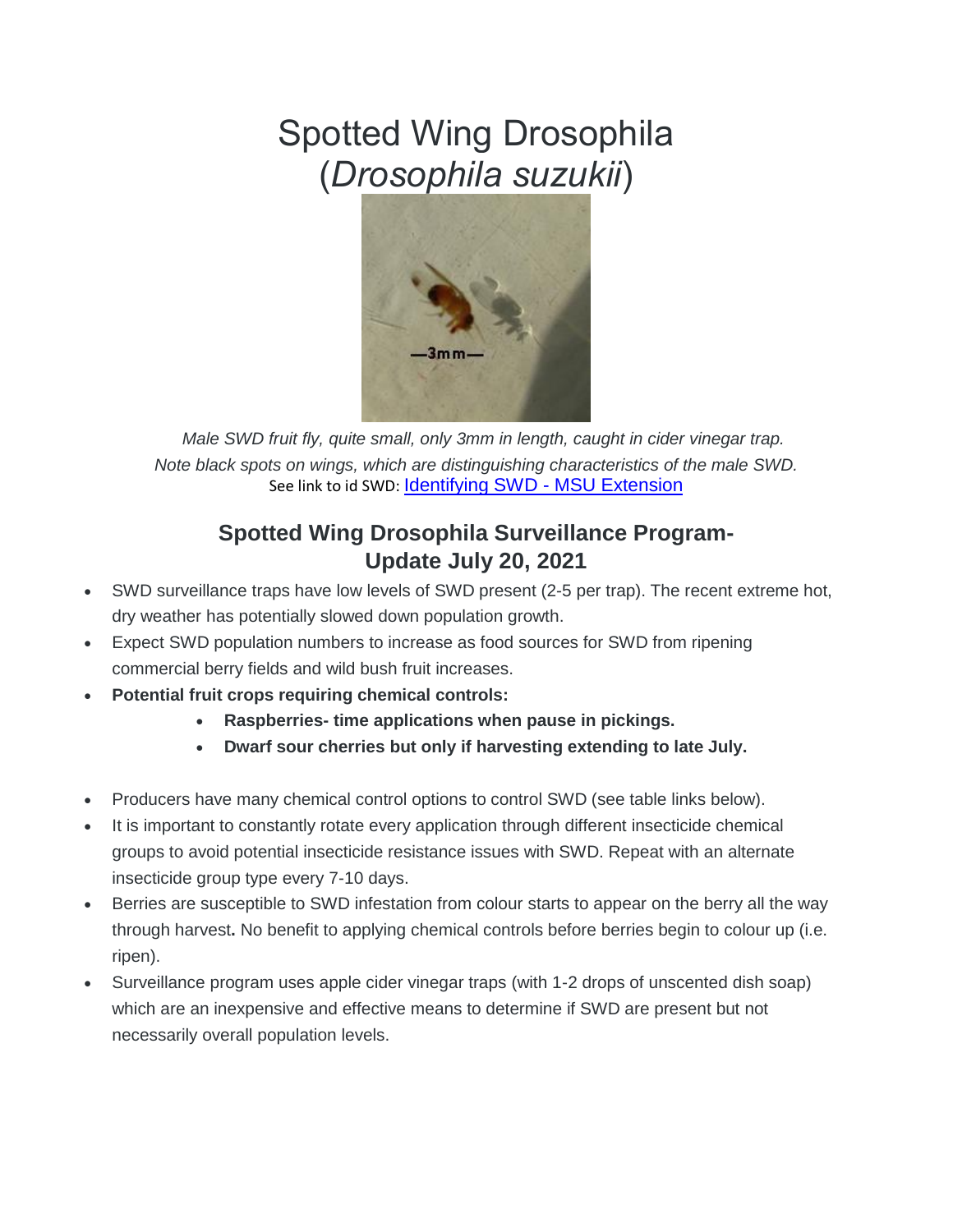## **Cultural Controls**

- Harvest ripe berries frequently and cool berries quickly after harvest. SWD stop growing in the berry and eventually die at cool refrigerator temperatures.
- Keep raspberry rows more narrow to reduce favourable habitat for SWD.
- Remove unmarketable fruit and crush in alleyways.

# **Chemical Control**

- Weekly application of approved insecticides are quite effective at controlling SWD and protecting the berry harvest from damage.
- If SWD are present then control measures should start same time as berries ripening colours start to occur.
- The following insecticide control options are a quide only, always refer to the product label before applying the product. It is important to constantly rotate every application through different insecticide chemical groups to avoid potential insecticide resistance issues with SWD. Insecticide information

from: <http://www.omafra.gov.on.ca/english/crops/pub360/pub360B.pdf>

- Manitoba Spotted Wing [Drosophila](https://www.gov.mb.ca/agriculture/crops/insects/pubs/swd-products-2021-berries.pdf) Insecticide Products for Fruit Crops 2021
- Manitoba Spotted Wing [Drosophila](https://www.gov.mb.ca/agriculture/crops/insects/pubs/swd-products-2021-sour-cherry.pdf) Insecticide Products for Sour Cherry 2021

## **SWD Background Information**

Spotted Winged Drosophila (Drosophila suzukii) (SWD) is a vinegar fly of East Asian origin that can cause damage to many soft skinned fruit crops. SWD pierces seemingly healthy fruit, and lays its eggs. The eggs hatch in about 3 days, the larvae feed on the fruit and emerge as adults after 6-28 days. Early detection is critical because symptoms often do not appear until after the fruit is harvested. Commonly confused with the common fruit fly, Drosophila melanogaster, SWD differs as it attacks unripe to ripe fruit, whereas the common fruit fly feeds on overripe and rotting fruit.

SWD most commonly affects raspberries, strawberries, saskatoons, cherries and plums. It was first identified in Manitoba in commercial berry fields in August, 2013.

The Prairie Fruit Growers Association and Agriculture & Resource Development's Fruit Crops Program are working in collaboration on a SWD surveillance program for the 2021 field season to provide advance warning to commercial berry producers of the presence of SWD and when to start control applications.